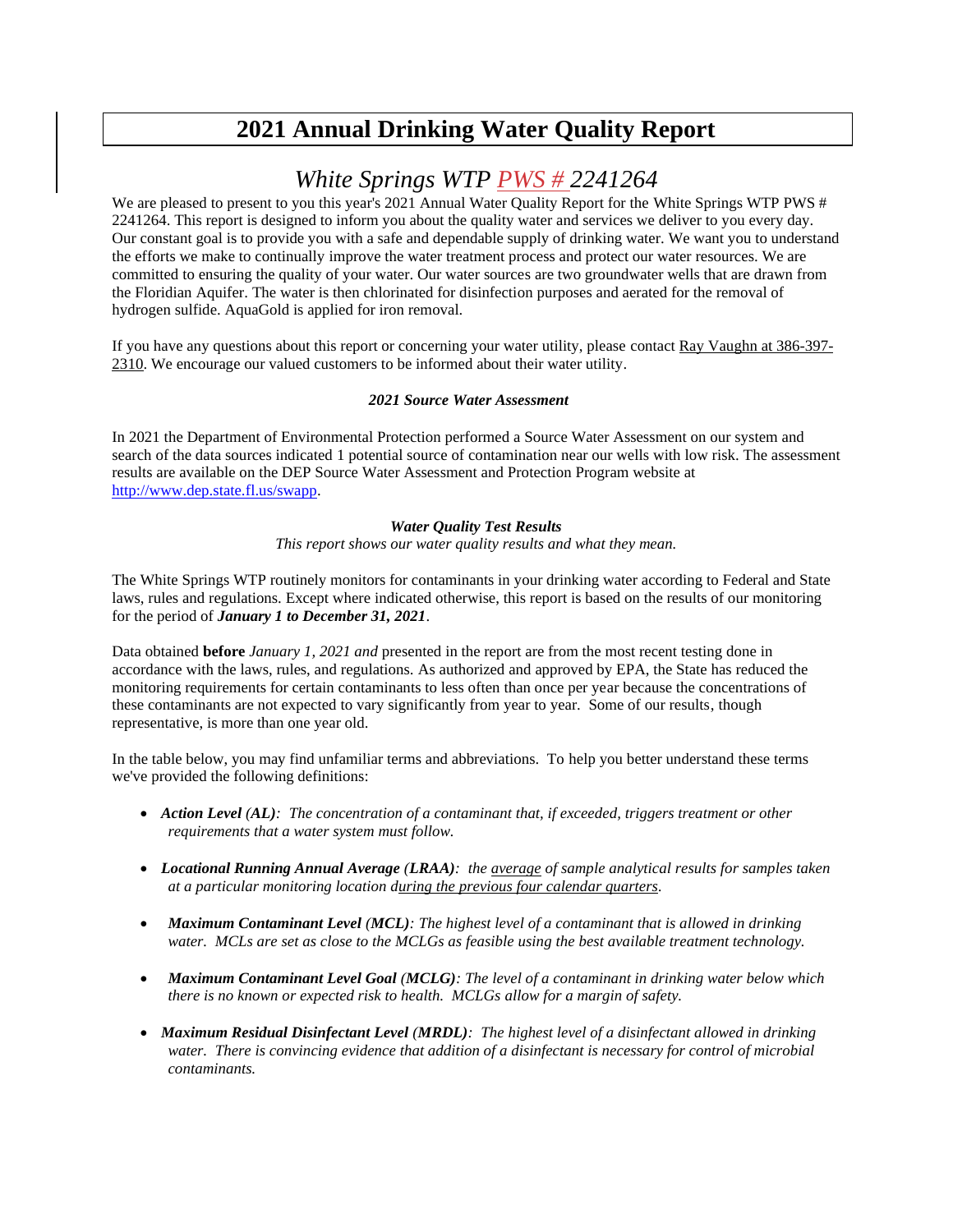- *Maximum Residual Disinfectant Level Goal (MRDLG): The level of a drinking water disinfectant below which there is no known or expected risk to health. MRDLGs do not reflect the benefits of the use of disinfectants to control microbial contaminants.*
- *Parts per million (ppm) or Milligrams per liter (mg/l) – one part by weight of analyte to 1 million parts by weight of the water sample*
- *Parts per billion (ppb) or Micrograms per liter (µg/l) – one part by weight of analyte to 1 billion parts by weight of the water sample.*
- *Picocurie per liter (pCi/L) - measure of the radioactivity in water.*

| Contaminant<br>and Unit of<br><b>Measurement</b> | Dates of<br>sampling<br>(mo/yr) | <b>MCL</b><br><b>Violation</b><br>Y/N | <b>Level Detected</b> | <b>Range of</b><br><b>Results</b> | <b>MCLG</b>    | <b>MCL</b> | <b>Likely Source of</b><br><b>Contamination</b>                                                                                                                                     |
|--------------------------------------------------|---------------------------------|---------------------------------------|-----------------------|-----------------------------------|----------------|------------|-------------------------------------------------------------------------------------------------------------------------------------------------------------------------------------|
| Barium (ppm)                                     | 7/2021                          | N                                     | 0.0071                | 0.0071                            | $\overline{c}$ | 2          | Discharge of drilling<br>wastes; discharge from<br>metal refineries;<br>erosion of natural<br>deposits                                                                              |
| Fluoride<br>(ppm)                                | 7/2021                          | N                                     | 0.3950                | 0.3950                            | $\overline{4}$ | 4.0        | Erosion of natural<br>deposits; discharge<br>from fertilizer and<br>aluminum factories.<br>Water additive which<br>promotes strong teeth<br>when at the optimum<br>level of 0.7 ppm |
| Sodium (ppm)                                     | 7/2021                          | N                                     | 4.04                  | 4.04                              | N/A            | 160        | Saltwater intrusion,<br>leaching from soil                                                                                                                                          |

# **Inorganic Contaminants**

Results in the Level Detected column for inorganic contaminants are the highest average at any of the sampling points or the highest detected level at any sampling point, depending on the sampling frequency.

### **Radioactive Contaminants**

| Contaminant<br>and Unit of<br><b>Measurement</b>            | Dates of<br>sampling<br>(mo/yr) | <b>MCL</b><br>Violation<br>Y/N | <b>Level Detected</b> | Range of<br><b>Results</b> | <b>MCLG</b> | <b>MCL</b> | <b>Likely Source of</b><br><b>Contamination</b> |
|-------------------------------------------------------------|---------------------------------|--------------------------------|-----------------------|----------------------------|-------------|------------|-------------------------------------------------|
| Alpha emitters<br>(pCi/L)                                   | 4/2015                          | N                              | 1.6                   | 1.6                        | $\Omega$    | 15         | Erosion of natural<br>deposits                  |
| Radium $226 +$<br>$228$ or<br>combined<br>radium<br>(pCi/L) | 4/2015                          | N                              | 1.0                   | 1.0                        | $\Omega$    |            | Erosion of natural<br>deposits                  |

Results in the Level Detected column for radioactive contaminants are the highest average at any of the sampling points or the highest detected level at any sampling point, depending on the sampling frequency.

# **Stage 1 Disinfectants and Disinfection By-products**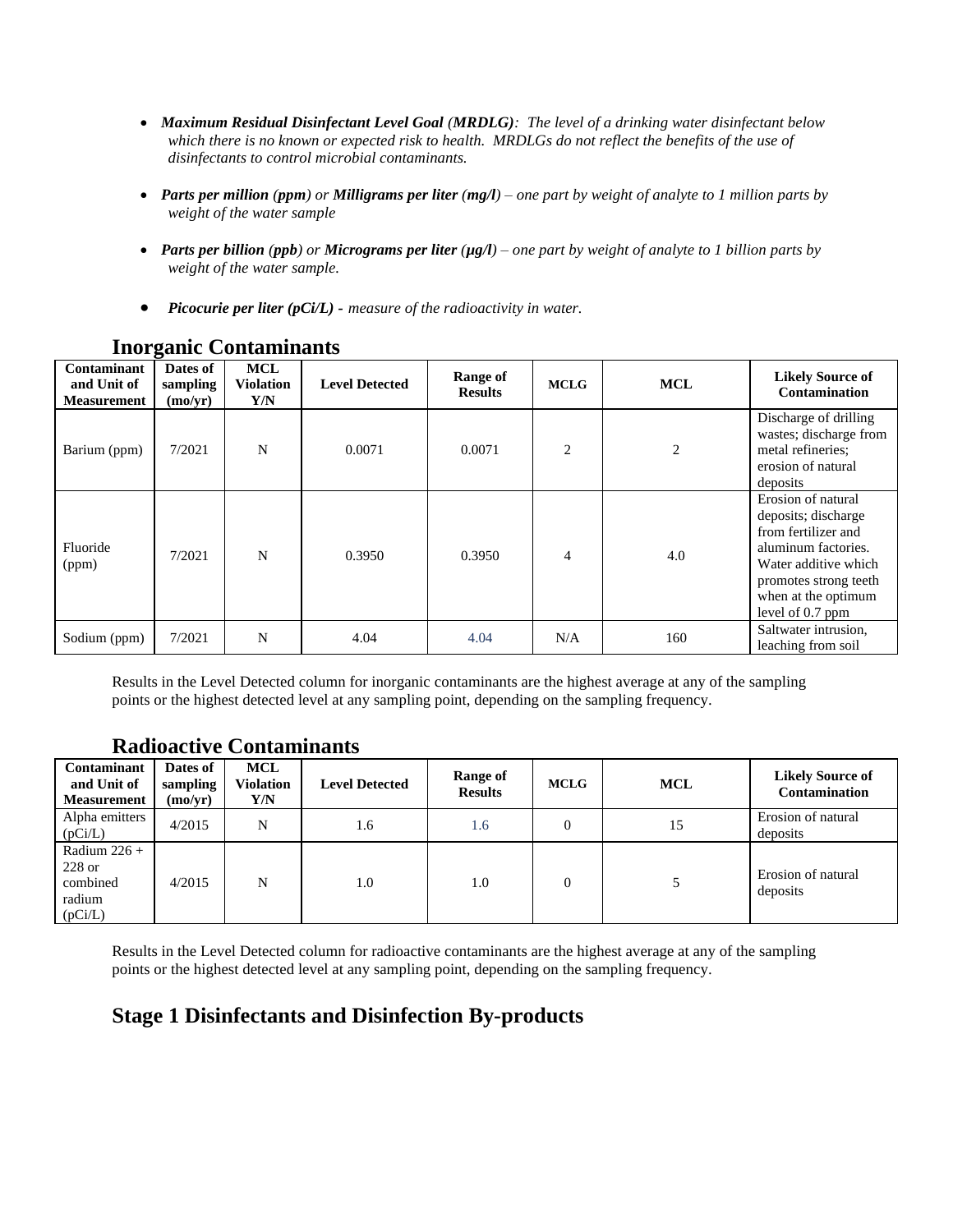| <b>Disinfectant</b><br>or<br>Contaminant<br>and Unit of<br><b>Measurement</b> | Dates of<br>sampling<br>$\rm (mo/yr)$ | <b>MCL</b> or<br><b>MRDL</b><br>Violation<br>Y/N | <b>Level Detected</b> | Range of<br><b>Results</b> | MCLG or<br><b>MRDLG</b> | <b>MCL or MRDL</b> | <b>Likely Source of</b><br><b>Contamination</b> |
|-------------------------------------------------------------------------------|---------------------------------------|--------------------------------------------------|-----------------------|----------------------------|-------------------------|--------------------|-------------------------------------------------|
| Chlorine<br>(ppm)                                                             | $01/2021 -$<br>12/2021                | N                                                | 1.41                  | $0.4 - 1.8$                | MRDLG<br>$=4$           | $MRDL = 4.0$       | Water additive used to<br>control microbes      |

For chlorine, the level detected is the highest running annual average (RAA), computed quarterly, of monthly averages of all samples collected. The range of results is the range of results of all the individual samples collected during the past year.

# **Stage 2 Disinfectants and Disinfection By-Products**

| Contaminant<br>and Unit of<br>Measurement | Dates of<br>sampling<br>(mo/yr) | <b>MCL Violation</b><br>(Y/N) | <b>Level Detected</b> | <b>Range of Results</b> | <b>MCLG</b> | <b>MCL</b> | <b>Likely Source of</b><br>Contamination     |
|-------------------------------------------|---------------------------------|-------------------------------|-----------------------|-------------------------|-------------|------------|----------------------------------------------|
| Haloacetic Acids<br>$(HAA5)$ (ppb)        | 7/2021                          | N                             | 29.7                  | 29.7                    | N/A         | 60         | By-product of drinking<br>water disinfection |
| Total<br>Trihalomethanes<br>(TTHM)(ppb)   | 7/2021                          | N                             | 22.1                  | 22.1                    | N/A         | 80         | By-product of drinking<br>water disinfection |

# **Lead and Copper (Tap Water)**

| Contaminant<br>and Unit of<br><b>Measurement</b> | Dates of<br>sampling<br>(mo/yr) | <b>AL Exceeded</b><br>(Y/N) | 90 <sup>th</sup> Percentile<br><b>Result</b> | No. of sampling<br>sites exceeding the<br>AL | <b>MCLG</b>  | AL<br>(Action<br>Level) | <b>Likely Source of</b><br><b>Contamination</b>                                                                    |
|--------------------------------------------------|---------------------------------|-----------------------------|----------------------------------------------|----------------------------------------------|--------------|-------------------------|--------------------------------------------------------------------------------------------------------------------|
| Copper (tap<br>water) (ppm)                      | 7/2021                          | N                           | 0.0849                                       |                                              | 1.3          | 1.3                     | Corrosion of household<br>plumbing systems;<br>erosion of natural<br>deposits; leaching from<br>wood preservatives |
| Lead (tap<br>water) (ppb)                        | 7/2021                          | N                           | 2.3                                          |                                              | $\mathbf{0}$ | 15                      | Corrosion of household<br>plumbing systems;<br>erosion of natural<br>deposits                                      |

If present, elevated levels of lead can cause serious health problems, especially for pregnant women and young children. Lead in drinking water is primarily from materials and components associated with service lines and home plumbing. The White Springs WTP is responsible for providing high quality drinking water but cannot control the variety of materials used in plumbing components. When your water has been sitting for several hours, you can minimize the potential for lead exposure by flushing your tap for 30 seconds to 2 minutes before using water for drinking or cooking. If you are concerned about lead in your water, you may wish to have your water tested. Information on lead in drinking water, testing methods, and steps you can take to minimize exposure is available from the Safe Drinking Water Hotline or at [http://www.epa.gov/safewater/lead.](http://www.epa.gov/safewater/lead)

The sources of drinking water (both tap water and bottled water) include rivers, lakes, streams, ponds, reservoirs, springs, and wells. As water travels over the surface of the land or through the ground, it dissolves naturally occurring minerals and, in some cases, radioactive material, and can pick up substances resulting from the presence of animals or from human activity.

### **Contaminants that may be present in source water include**:

A. *Microbial contaminants*, such as viruses and bacteria, which may come from sewage treatment plants, septic systems, agricultural livestock operations, and wildlife.